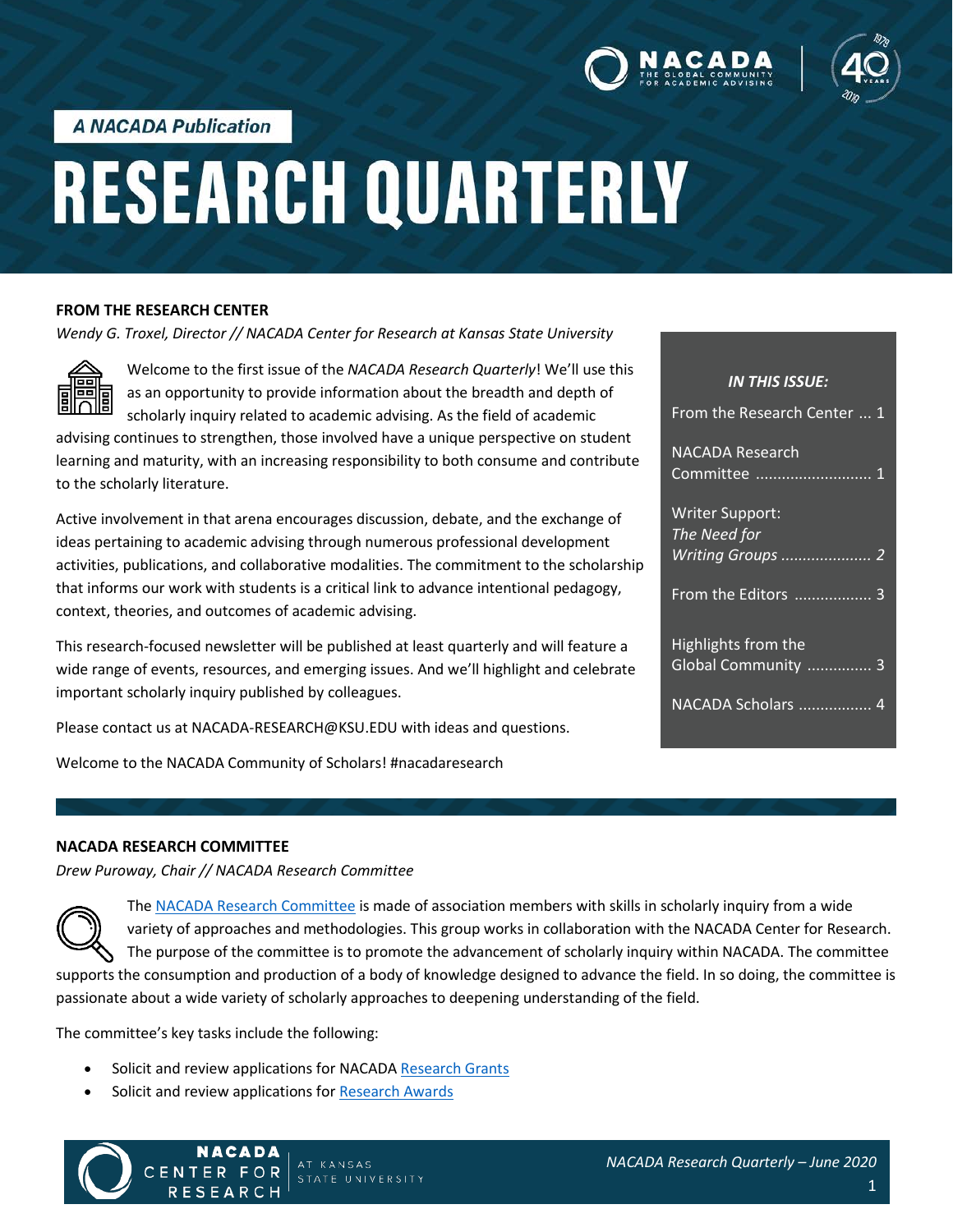- Review potentia[l surveys](https://nacada.ksu.edu/Resources/Research-Related/MemberSurveys.aspx) for membership distribution
- Plan and organize research opportunities at regional and annual conferences
- Serve as the initial point of contact for research mentoring opportunities
- Collaborate with NACADA Center for Research to advance educational opportunities

The committee is an erudite hard-working group of folks. As committee chairs, we are always willing to discuss the group's work with interested NACADA members. Prospective committee members may be offered an opportunity to assist with the

work of one of the current subcommittees to experience the type of contribution and commitment that would be expected of them as a member. We hope to have a diverse and engaged committee. There are ways of being involved even if you have not been appointed.

(EDITOR'S NOTE – This is adapted from the Research Committee website)

# **WRITER SUPPORT**

*"The Need for Writing Groups" Rhonda Dean-Kyncl, NACADA Coordinator of Writer Support*



your work within a writing group will enhance your development as an advisor. Good writing follows good

## **EVENTS & HAPPENINGS**

- Throughout the year, writers across the world will meet virtually to WRITE for a day. Join us for our next **[Virtual Global Writing Day](https://nacada.ksu.edu/Resources/Research-Center/Writer-Support/Global-Writing-Days.aspx)** June 13.
- Join us for the November 11 December 8 offering of the **[Research 101: Introduction to](https://nacada.ksu.edu/Programs/Online-Education/eTutorials/Research-101.aspx)  [Scholarly Inquiry eTutoria](https://nacada.ksu.edu/Programs/Online-Education/eTutorials/Research-101.aspx)**l Registration closes November 8, 2020.
- SAVE THE DATE // **[NACADA Research Institute](https://nacada.ksu.edu/Events/Research-Institute.aspx)** has been postponed to May 20 - 22, 2021 in Rosemont, IL.

thinking. Good thinking depends on good writing. As you reflect on your work and develop ideas around it, you develop yourself as a professional. You begin to research and delve deeper into the concepts of our work, the theories that inform our practice, and the impacts on students.

You also begin to hear the work of others and integrate it into your practice. This communal and very synergistic process begins to make you a better and more engaged professional.

We are fostering Writing Groups to defy the "myth of genius." While communities of practice in academic advising are nothing new, writing in a group IS new. Many believe that writing is a solitary activity, that "good" writers sit in attic rooms and bring forth page after page of perfect texts. If you believe in this myth, and yet you struggle to come up with an idea or to write a coherent page of text, you become frustrated and may eventually stop trying. The fact is that we ALL need a community of practice that supports and encourages us.

If our academic advising profession is important enough to do then it is important enough to write about, to think about, and to discuss with our colleagues and peers across campus, across the nation, across the world.

By joining one of NACADA's writing groups you are seizing the opportunity to deepen your professional life. Join a group for the 2020-2021 academic year b[y signing up now.](https://nacada.ksu.edu/Resources/Research-Center/Writer-Support.aspx) Be sure to watch for more writing support in this column next quarter as we look at Practicing Hospitality in Writing Groups.



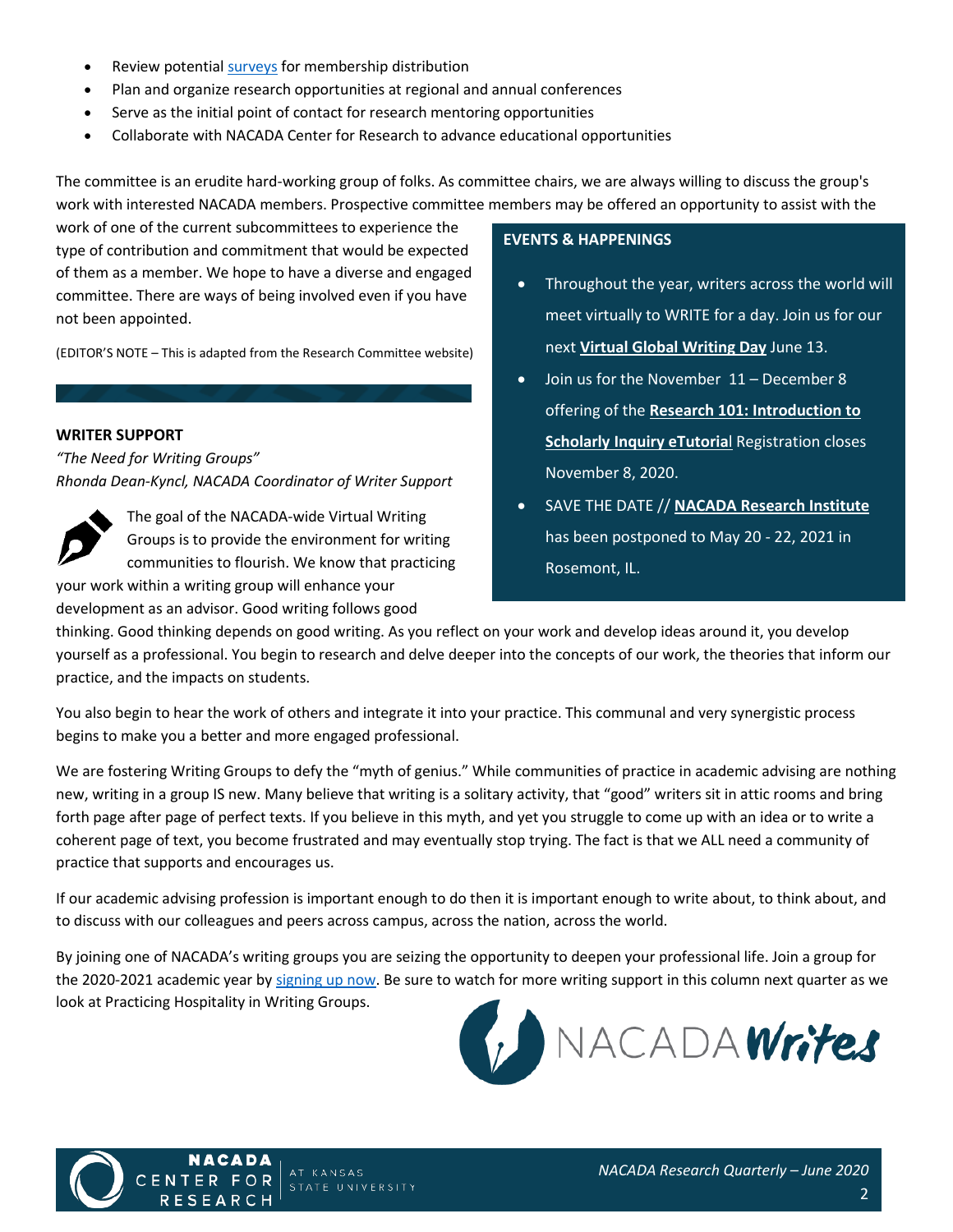# **FROM THE EDITORS**

*From the editorial teams of the NACADA Journal and the NACADA Review*



Research is defined by NACADA as "scholarly inquiry into all aspects of the advising interaction, the role of advising in higher education, and the effects that advising can have on students" (NACADA Task Force on the Infusion of Research, 2008). This definition is intentionally broad. The intent is to invite engagement in scholarly inquiry by

those who examine advising as well as those who practice advising. But research completed can have limited impact unless it is shared with others. Enter the *NACADA Review: Academic Advising Praxis and Perspectives* and the *NACADA Journal*.

The *NACADA Review* and the *NACADA Journal* are two forums through which research findings and implications are made public and added to the literature base of the field. The differences between these publication venues support NACADA's interest in encouraging and supporting research in the broadest sense of the term. The *NACADA Journal* seeks to advance the field of academic advising by encouraging manuscript submissions that are based on institutional review board approval (all research in U.S. institutions involving human subjects requires such approval) and use qualitative, quantitative, or mixed research methodology, or are discussions of theory. The *NACADA Review* puts theory-based application on center stage. The dynamic relationship between theory and theory-based models, known as praxis, is the process that moves scholarpractitioners in advising from theory to practice, from reflective thought to action.

We encourage faculty members, graduate students, administrators, and advising practitioners to submit their scholarly inquiry as prospective authors for either the *NACADA Journal* or the *NACADA Review*. We invite prospective authors from diverse populations, disciplines, and fields of study to submit manuscripts, and we aim to be inclusive in every sense of the word—we envision a stimulating exchange of ideas from across the global community of academic advising.

At the end of the day, that is what research at its best can do: stimulate an exchange of ideas. And that can happen best if you publish. Your ideas, your scholarship, can only affect others in our field if they can access it. The two journals sponsored by NACADA allow you to do that, to close the loop and put forward your ideas in the great crucible of scholarship: publication.

#### Reference

NACADA Task Force on the Infusion of Research. (2008). Final Report from the Taskforce on Infusing Research Throughout NACADA Unpublished Report. Manhattan, KS: NACADA: The Global Community for Academic Advising.

# **HIGHLIGHTS FROM THE GLOBAL COMMUNITY**

*Emily McIntosh // UKAT Research Committee*

The Research Committee of UK Advising & Tutoring has been established for over four years and plays an important role in championing an evidence-based approach to advising and tutoring practice in the UK. We are very proud of our global partnership with NACADA and have strong links with LVSA, the Dutch advising association. Since the Research Committee was formed, we have supported a wide variety of advising and tutoring research projects and showcased research at the annual UKAT conference via the Research Café sessions. Since 2016, we have held three Research Residentials, which are designed to support colleagues to plan their research projects and provide an outlet for writing. A core pillar of the Research Residentials is to provide research mentoring for UKAT members where we match up mentors with mentees, depending on their research topic. To-date we have mentored over 30 colleagues. We have supported research into learning analytics, principles of advising & tutoring, effective advising and tutoring, professional development for advisors and tutors, and auditing institutional provision of advising and tutoring. Research mentoring and updates have become a key feature of the work we do to support our growing membership in the UK, and beyond. As a result of the work we have done to champion a research culture within UK advising systems, we successfully negotiated a Special Edition of Frontiers in Education: Leadership in Education series which is due to be published in 2020.

For more information about UKAT see[: https://www.ukat.uk/](https://www.ukat.uk/)

NACADA



CENT